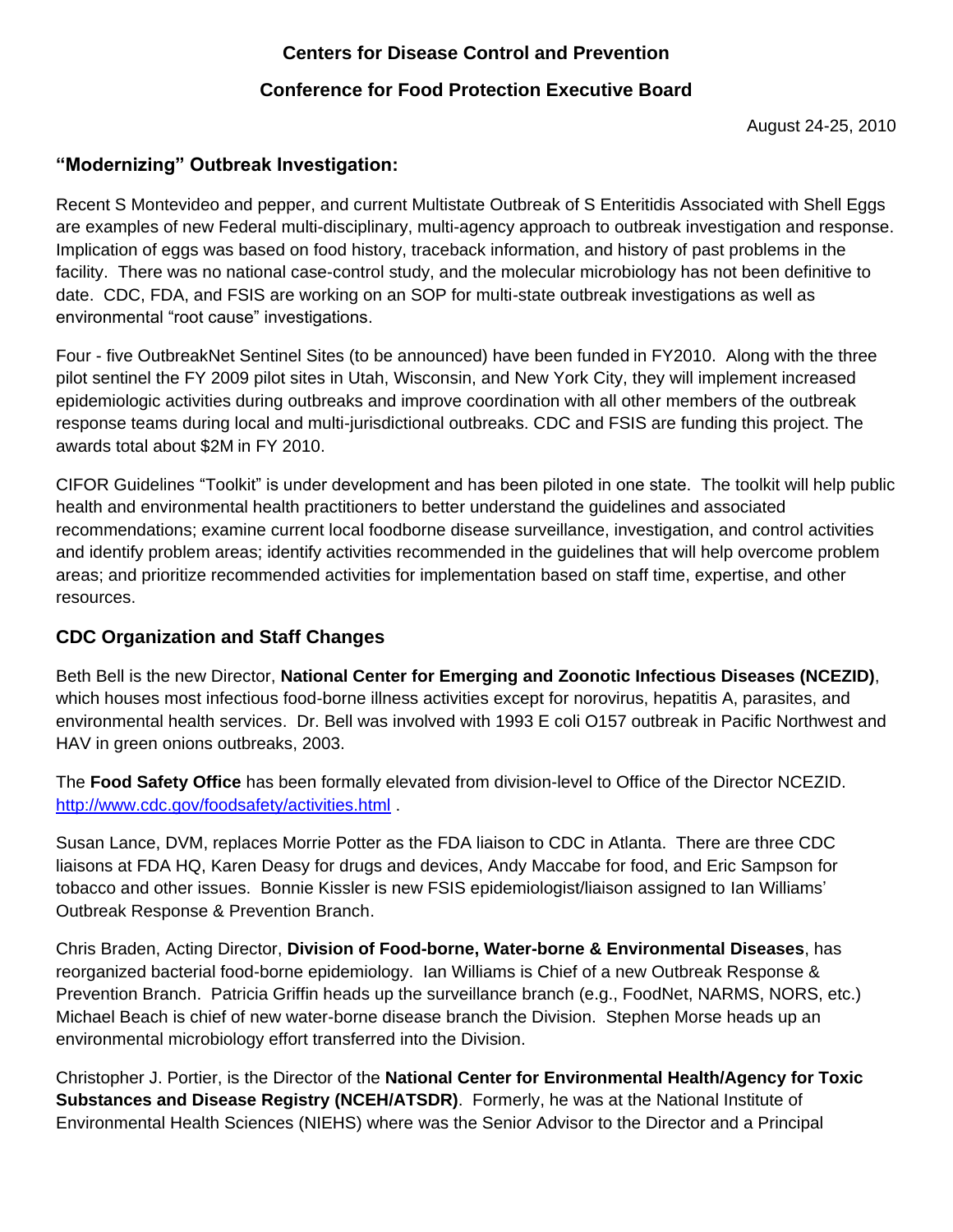Investigator in environmental systems biology. He is an internationally recognized expert in the design, analysis, and interpretation of environmental health data.

# **Funding**

Economic Downturn: Adding Insult to Injury (*Available at [www.naccho.org](http://www.naccho.org/)* )

- Recent study on effects of economic downturn on local health departments
- Loss of 15,000 jobs in last two years
- Cuts to public health hurt environmental health

Two CDC flexible funding opportunities for the future:

National Center for Emerging Zoonotic & Infectious Diseases (NCEZID) Epidemiology & Laboratory Capacity (ELC) Program: Additional \$20 million awarded in FY2010 under Affordable Care Act

The Epidemiology and Laboratory Capacity for Infectious Diseases Cooperative Agreement (ELC) addresses emerging infectious disease threats and build capacity among health departments. ELC investments support work on zoonotic and vector-borne diseases, foodborne diseases, influenza, antimicrobial resistance, and prion disease. http://www.cdc.gov/foodsafety/activities.html [www.grants.gov/search/search.do?mode=VIEW&oppId=56320](http://www.grants.gov/search/search.do?mode=VIEW&oppId=56320) .

Office for State, Tribal, Local and Territorial Support Public Health Infrastructure: \$40 million awarded in FY2010 (Affordable Care Act funding) <http://www.grants.gov/search/search.do?mode=VIEW&oppId=55684>.

#### **Data**

The Foodborne Outbreak Online Database has been designed to allow the public direct access to information on foodborne outbreaks reported to the Centers for Disease Control and Prevention (CDC). http://www.cdc.gov/foodsafety/activities.html OR <http://wwwn.cdc.gov/foodborneoutbreaks/> .

## **EHS-Net**

Two funding opportunity announcements were released between January-February 2010 for Revitalizing Core Environmental Health Programs through the Environmental Health Specialists Network (EHS-Net) relevant to research and practice (non-research) activities.

The research awardees to date for the 2010-2015 project funding cycle are (1) Minnesota Department of Health; (2) New York State Department of Health; and (3) Tennessee Department of Health.

The practice awardees for the 2010-2015 project funding cycle are (1) Cerro Gordo County IA Department of Public Health; (2) New York State Department of Health; (3) San Mateo County CA Department of Environmental Health; and (4) Tennessee Department of Health.

## *EPHOC***: Environmental Public Health Online Courses**

Seven of the fifteen *EPHOC***: Environmental Public Health Online Courses** are [now available](http://www.cdc.gov/nceh/ehs/Workforce_Development/EPHOC.htm) for free enrollment.

EPHOC courses are taught by a group of environmental public health subject-matter experts from across the country. The list below shows the 15 courses and instructors for the total of over 45 hours of training. The instructor group is a mix of academic professors and Environmental Public Health practitioners in several different agency settings who planned their courses, determined their instructional formats, and created